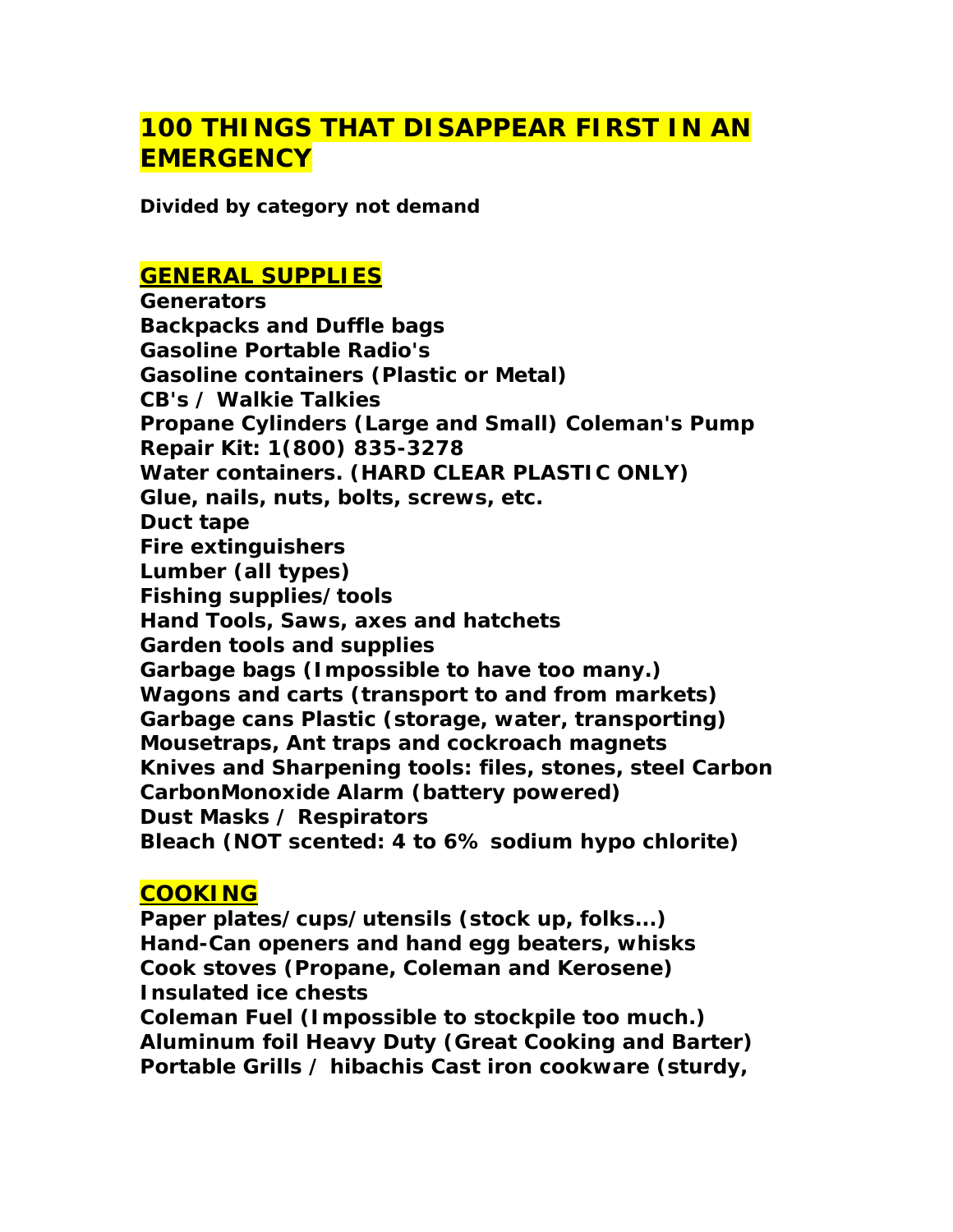**efficient) Charcoal and Lighter fluid (Will become scarce) Grain Grinder (Non-electric)** 

#### **FOOD AND WATER**

**Bottled Water (all sizes) Water Filters/Purifiers and bleach Milk - Powdered and Condensed Bagged Ice Vegetable oil (for cooking) Prepackaged Meals Rice, Beans, Wheat Tuna Fish Garlic, spices and vinegar, baking supplies All canned meat Pet Food Chocolate Flour, yeast and salt Canned foods, Fruits, Veggies, Soups, stews, etc. Vitamins, minerals, probiotics (Critical) Chocolate/Cocoa/Tang/Punch (water enhancers) Bouillons/gravy/soup base Honey/Syrups/white, brown sugars Hand pumps and siphons (for water and for fuels) Soda / Sports Drinks Garden Seeds** 

## **COMFORT & SHELTER**

**Tents, canopies Clothing, Socks, Underwear, T-shirts, etc. (extras) Portable Toilets (Increasing in price) Hats and cotton neckerchiefs Plastic Sheeting Gloves: Work/warming/gardening, etc. Tarps/stakes/twine/nails/rope/spikes Reading glasses Cots and Inflatable Mattresses (for extra guests) Work boots, belts, Levis and durable shirts Guns, Ammunition, Pepper Spray, Knives,**